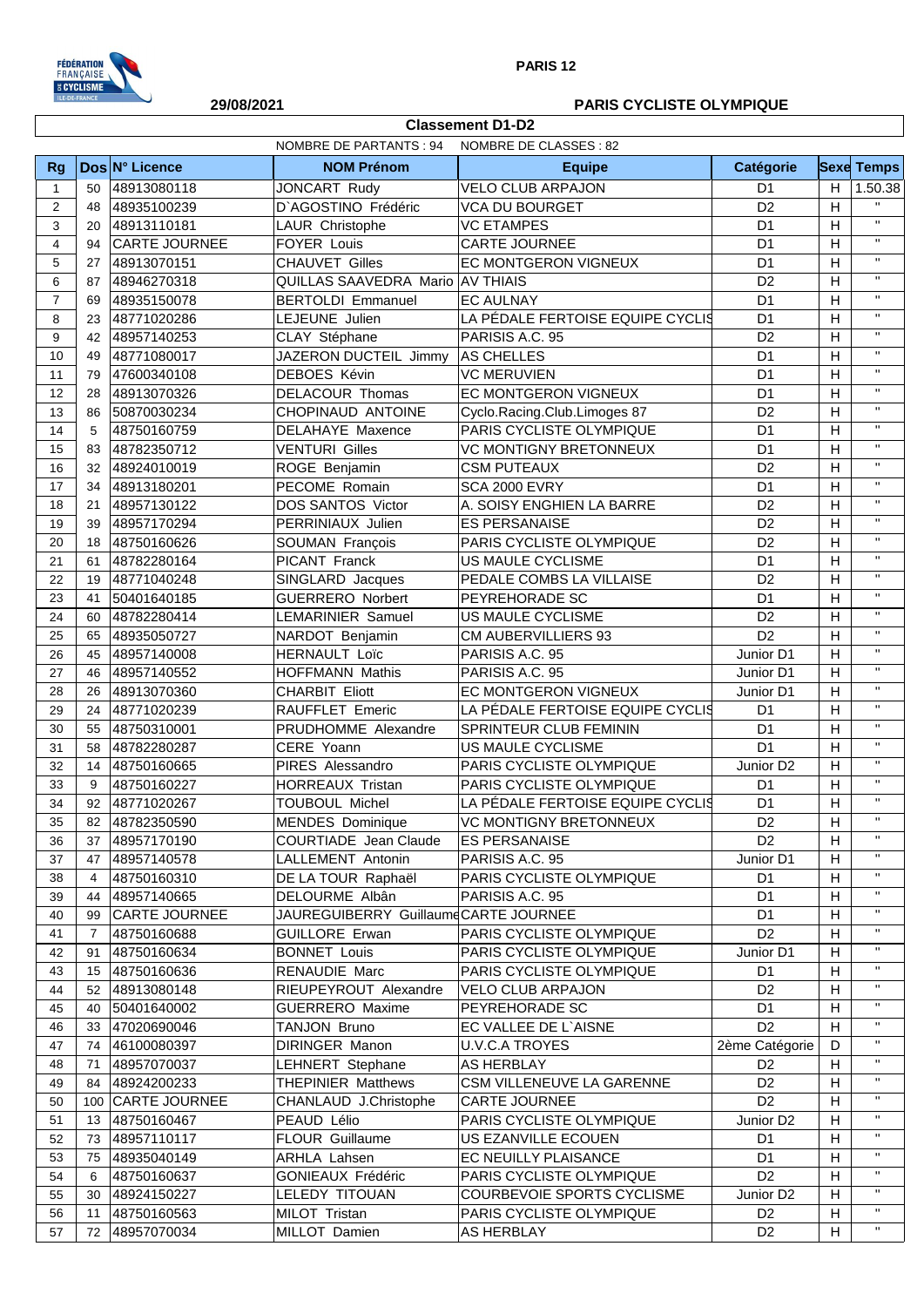| 58 | 80              | 47600340105          | <b>DUBOS Cédric</b>     | <b>VC MERUVIEN</b>              | D <sub>1</sub>        | H | $\mathbf{H}$ |
|----|-----------------|----------------------|-------------------------|---------------------------------|-----------------------|---|--------------|
| 59 | 66              | 48935130326          | <b>GUYARD Julien</b>    | <b>USM GAGNY</b>                | D <sub>2</sub>        | н | $\mathbf{H}$ |
| 60 | 67              | 48935130051          | LE TORIELLEC Yves       | <b>USM GAGNY</b>                | D <sub>2</sub>        | н | $\mathbf{H}$ |
| 61 | 53              | 48946150067          | JOERGENSEN Kasper Trier | <b>VC VINCENNES</b>             | D <sub>1</sub>        | н | $\mathbf{H}$ |
| 62 | 98              | 48924030033          | CHAMAYOU Etienne        | RUEIL A.C.                      | D <sub>2</sub>        | M | $\mathbf{H}$ |
| 63 | 56              | 48946080008          | CITA Franck             | <b>TROPIKANA</b>                | D <sub>2</sub>        | H | $\mathbf{H}$ |
| 64 | 16              | 48750160641          | ROLLAND Tom             | PARIS CYCLISTE OLYMPIQUE        | Junior D <sub>2</sub> | H | $\mathbf{H}$ |
| 65 | 88              | <b>CARTE JOURNEE</b> | <b>MEVEL Piere-Yves</b> | <b>CARTE JOURNEE</b>            | D <sub>1</sub>        |   | $\mathbf{H}$ |
| 66 |                 | 48750160060          | <b>BIALE Valentin</b>   | PARIS CYCLISTE OLYMPIQUE        | D <sub>2</sub>        | H | $\mathbf{H}$ |
| 67 | 77              | 48750240079          | FERRERA Frédéric        | <b>US METRO TRANSPORTS</b>      | D <sub>2</sub>        | H | $\mathbf{H}$ |
| 68 | 89              | <b>CARTE JOURNEE</b> | LEMAITRE Rodrigue       | <b>CARTE JOURNEE</b>            | D <sub>2</sub>        |   | $\mathbf{H}$ |
| 69 | 76              | 48935040154          | <b>FIKRI Ahmed</b>      | <b>EC NEUILLY PLAISANCE</b>     | D <sub>1</sub>        | H | $\mathbf{H}$ |
| 70 | 8               | 48750160754          | <b>GUYON Marc</b>       | <b>PARIS CYCLISTE OLYMPIQUE</b> | D <sub>2</sub>        | н | $\mathbf{H}$ |
| 71 | 43              | 48957140042          | COUTIF Sylvain          | PARISIS A.C. 95                 | D <sub>1</sub>        | H | $\mathbf{H}$ |
| 72 | 31              | 48924150224          | RABOT Henri             | COURBEVOIE SPORTS CYCLISME      | D <sub>2</sub>        | H | $\mathbf{H}$ |
| 73 | 81              | 48771280033          | RICHARD Damien          | LAGNY PONTCARRE CYC.            | D <sub>1</sub>        | H | $\mathbf{H}$ |
| 74 | 54              | 48946150029          | <b>VALERI Fabien</b>    | <b>VC VINCENNES</b>             | D <sub>1</sub>        | H | $\mathbf{H}$ |
| 75 | 35              | 52850240065          | <b>FOUQUET VINCENT</b>  | <b>VC CHALLANDAIS</b>           | D <sub>1</sub>        | H | $\mathbf{H}$ |
| 76 | 38              | 48957170109          | GIBERT Victor           | <b>ES PERSANAISE</b>            | D <sub>1</sub>        | H | $\mathbf{H}$ |
| 77 | 10 <sup>1</sup> | 48750160534          | MATUSZEWSKI Sébastien   | PARIS CYCLISTE OLYMPIQUE        | D <sub>2</sub>        | H | $\mathbf{H}$ |
| 78 | 59              | 48782280183          | <b>DELSART Eddy</b>     | US MAULE CYCLISME               | D <sub>2</sub>        | H | $\mathbf{H}$ |
| 79 | 62              | 48782280372          | ROPARS Philippe         | US MAULE CYCLISME               | D <sub>1</sub>        | H | $\mathbf{H}$ |
| 80 | 17              | 48750160492          | SANTOS DIEZ Javier      | PARIS CYCLISTE OLYMPIQUE        | D <sub>1</sub>        | H | $\mathbf{H}$ |
| 81 | 97              | <b>CARTE JOURNEE</b> | AMEDODJI Pierre         | <b>CARTE JOURNEE</b>            | D <sub>1</sub>        | H | $\mathbf{H}$ |
| 82 |                 | 96 CARTE JOURNEE     | <b>VIOLLET Etienne</b>  | <b>CARTE JOURNEE</b>            | D <sub>1</sub>        | H | $\mathbf{H}$ |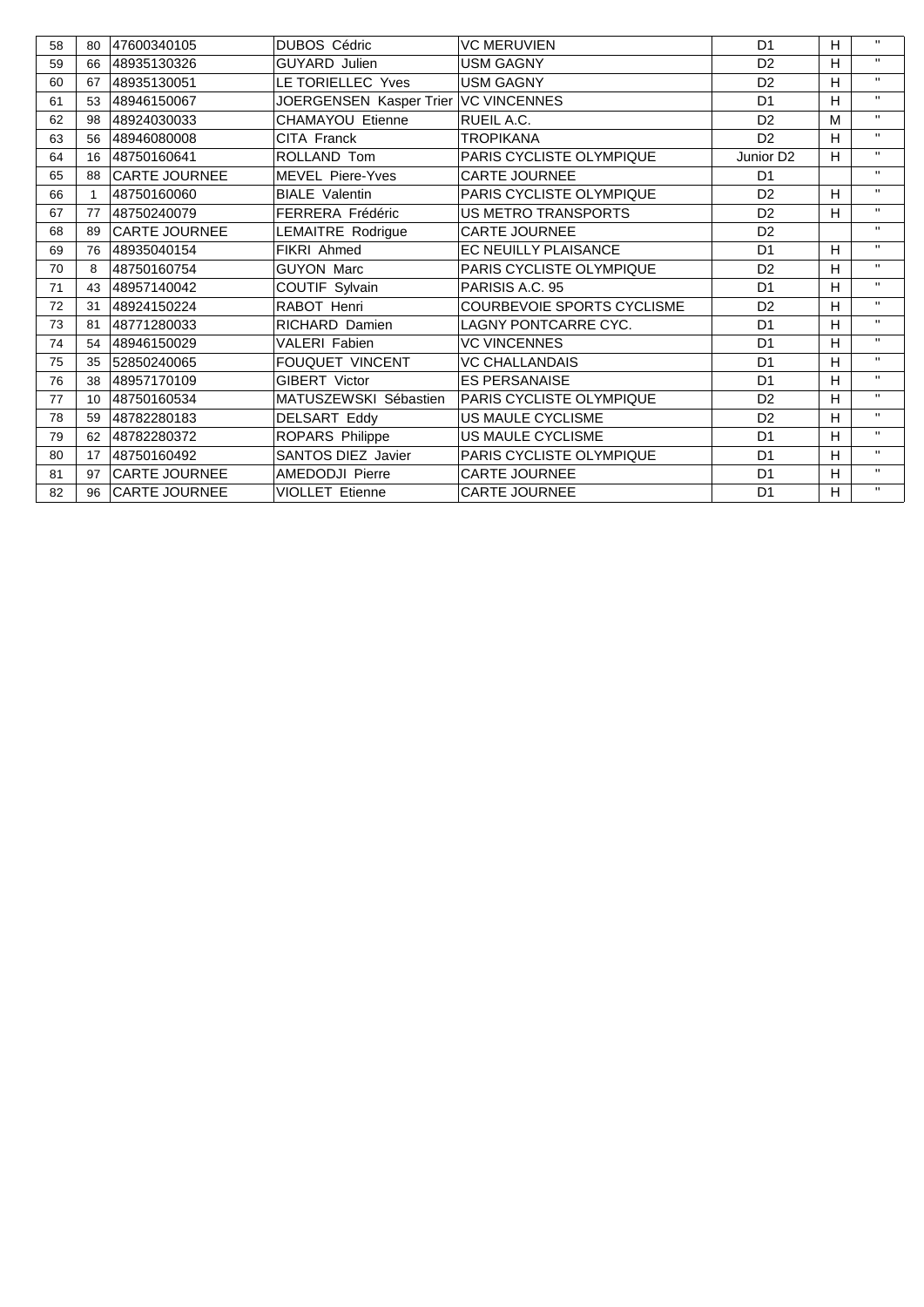|                | <b>Classement D3-D4</b>                          |                      |                                          |                                 |                     |                |                          |  |
|----------------|--------------------------------------------------|----------------------|------------------------------------------|---------------------------------|---------------------|----------------|--------------------------|--|
|                | NOMBRE DE PARTANTS : 53<br>NOMBRE DE CLASSES: 52 |                      |                                          |                                 |                     |                |                          |  |
| <b>Rg</b>      |                                                  | Dos N° Licence       | <b>NOM Prénom</b>                        | <b>Equipe</b>                   | Catégorie           |                | <b>Sexe Temps</b>        |  |
| 1              | 27                                               | 48924150126          | LETOURNEUR Régis                         | COURBEVOIE SPORTS CYCLISME      | D <sub>3</sub>      | H              | 1.38.00                  |  |
| $\overline{2}$ | 30                                               | 48957100160          | MALO Eric                                | AC VAL D'OISE                   | D <sub>4</sub>      | H              | $\overline{\phantom{a}}$ |  |
| 3              | $\overline{7}$                                   | 48913250099          | BILLOT MORNET Christophe TEAM VTT MAISSE |                                 | D <sub>3</sub>      | H              | 0.00.05                  |  |
| 4              | 43                                               | 47600220001          | SOLER Alexandre                          | <b>CC FORMERIE</b>              | D <sub>3</sub>      | H              | 0.00.07                  |  |
| 5              | 3                                                | 48782100218          | <b>BACHELOT Gérard</b>                   | ROUE D'OR CONFLANAISE           | $\overline{D3}$     | H              | $\mathbf{H}$             |  |
| 6              | 37                                               | 48924010391          | RADADI Ambre                             | <b>CSM PUTEAUX</b>              | Junior              | D              | $\overline{u}$           |  |
| $\overline{7}$ | 28                                               | 48924020107          | <b>LHUISSIER Gilbert</b>                 | LES BLEUS DE FRANCE             | D <sub>3</sub>      | H              | $\overline{u}$           |  |
| 8              | 13                                               | 48957130058          | <b>CONTAMINE Claude</b>                  | A. SOISY ENGHIEN LA BARRE       | D <sub>4</sub>      | H              | $\overline{\mathbf{u}}$  |  |
| 9              | 15                                               | 48957130045          | DAVENEAU Patrice                         | A. SOISY ENGHIEN LA BARRE       | D <sub>4</sub>      | H              | $\mathbf{H}$             |  |
| 10             | 38                                               | 48913400003          | RAMOS Eric                               | CMOM TEAM CYCLISTE MORANGIS     | Inisateur Critérium | H              | $\mathbf{H}$             |  |
| 11             | 33                                               | 48782160102          | MICHAELI Andre                           | EC VELIZY 78                    | D <sub>3</sub>      | H              | $\mathbf{H}$             |  |
| 12             | 34                                               | 48924010223          | PAUTRAT Francis                          | <b>CSM PUTEAUX</b>              | D <sub>4</sub>      | H              | $\overline{\mathbf{u}}$  |  |
| 13             | 40                                               | 48782350066          | ROCHEFORT Michel                         | <b>VC MONTIGNY BRETONNEUX</b>   | D <sub>3</sub>      | H              | $\mathbf{H}$             |  |
| 14             | 25                                               | 48946040499          | <b>ISAMBERT Claude</b>                   | <b>US CRETEIL</b>               | D <sub>3</sub>      | H              | $\mathbf{H}$             |  |
| 15             | 26                                               | 48771280300          | LE GALL Olivier                          | LAGNY PONTCARRE CYC.            | D <sub>4</sub>      | H              | $\mathbf{H}$             |  |
| 16             | 49                                               | <b>CARTE JOURNEE</b> | HALKO Pascal                             | CARTE JOURNEE                   | D <sub>4</sub>      |                | $\mathbf{H}$             |  |
| 17             | 48                                               | 48750160557          | <b>VINDEX Jean Philippe</b>              | PARIS CYCLISTE OLYMPIQUE        | $\overline{D3}$     | H              | $\mathbf{H}$             |  |
| 18             | 44                                               | 48750080007          | <b>THOMAS Bernard</b>                    | VELO CLUB DES VETERANS PARISIEN | D <sub>4</sub>      | $\mathsf H$    | $\mathbf{H}$             |  |
| 19             | 9                                                | 48750160739          | <b>BOUTIN Michel</b>                     | PARIS CYCLISTE OLYMPIQUE        | D <sub>3</sub>      | H              | $\mathbf{H}$             |  |
| 20             | 16                                               | 48924200228          | DE SANCTIS Luciano                       | CSM VILLENEUVE LA GARENNE       | D <sub>3</sub>      | H              | $\mathbf{H}$             |  |
| 21             | 29                                               | 48750160293          | MAJERHOLC Daniel                         | PARIS CYCLISTE OLYMPIQUE        | D <sub>4</sub>      | H              | $\mathbf{H}$             |  |
| 22             | 14                                               | 48924200108          | DA CRUZ Aderito                          | CSM VILLENEUVE LA GARENNE       | D <sub>3</sub>      | H              | $\mathbf{u}$             |  |
| 23             | 18                                               | 48946070071          | <b>DEVILLERS</b> Stéphane                | <b>US ALFORTVILLE CYCLISME</b>  | D <sub>3</sub>      | H              | $\overline{\mathbf{u}}$  |  |
| 24             | 55                                               | 4893504011           | MARIE Jean Michel                        | EC NEUILLY PLAISANCE            | D <sub>3</sub>      |                | $\mathbf{H}$             |  |
| 25             | 4                                                | 48771280258          | <b>BARBA Robert</b>                      | LAGNY PONTCARRE CYC.            | D <sub>4</sub>      | H              | $\mathbf{H}$             |  |
| 26             | 6                                                | 48946040253          | <b>BILLARD Thierry</b>                   | <b>US CRETEIL</b>               | D <sub>3</sub>      | $\mathsf H$    | $\mathbf{H}$             |  |
| 27             | 5                                                | 48782280276          | <b>BIARNE Marc</b>                       | US MAULE CYCLISME               | D <sub>4</sub>      | H              | $\overline{\mathbf{u}}$  |  |
| 28             | 52                                               | 48924010309          | <b>KAROLEWICZ</b> Willy                  | <b>CSM PUTEAUX</b>              | D <sub>3</sub>      |                | $\mathbf{H}$             |  |
| 29             | 50                                               | 48957400020          | LOPES Carlos                             | TEAM BIKE CYCLISTE SAINT PRIX   | D <sub>3</sub>      |                | $\mathbf{H}$             |  |
| 30             | 24                                               | 48946270046          | GONCALVES DA CRUZ Carl AV THIAIS         |                                 | D <sub>4</sub>      | H              | $\mathbf{u}$             |  |
| 31             | 42                                               | 48750160632          | ROUX Benjamin                            | PARIS CYCLISTE OLYMPIQUE        | D <sub>3</sub>      | H              | $\mathbf{H}$             |  |
| 32             | 47                                               | 48924010393          | VERSCHELDE Leane                         | <b>CSM PUTEAUX</b>              | Junior              | D              | $\mathbf{H}$             |  |
| 33             | 41                                               | 48935300062          | ROSSETTO Alain                           | <b>US MONTFERMEIL</b>           | D <sub>4</sub>      | H              | $\mathbf{H}$             |  |
| 34             | 19                                               | 48750160683          | <b>DUBREUIL Jacques</b>                  | PARIS CYCLISTE OLYMPIQUE        | D <sub>4</sub>      | H              | $\mathbf{H}$             |  |
| 35             | 21                                               | 48750160027          | DUNAND Marc                              | PARIS CYCLISTE OLYMPIQUE        | D <sub>3</sub>      | H              | $\mathbf{H}$             |  |
| 36             | 11                                               | 48771400052          | <b>BRIAND Arnaud</b>                     | <b>VC BROU</b>                  | D <sub>4</sub>      | H              | $\mathbf{H}$             |  |
| 37             | 35                                               | 48935330190          | PINON Cédric                             | <b>ES STAINS-CYCLISME</b>       | D <sub>3</sub>      | $\overline{H}$ | $\mathbf{H}$             |  |
| 38             | 8                                                | 48750160627          | <b>BONNET Nicolas</b>                    | PARIS CYCLISTE OLYMPIQUE        | $\overline{D3}$     | $\overline{H}$ | $\mathbf{H}$             |  |
| 39             |                                                  | 23 48924150030       | GOAPPER René                             | COURBEVOIE SPORTS CYCLISME      | D4                  | H              | $\mathbf{H}$             |  |
| 40             | 20                                               | 48957130292          | <b>DUFLOT Paul</b>                       | A. SOISY ENGHIEN LA BARRE       | D <sub>4</sub>      | H              | $\mathbf{H}$             |  |
| 41             | 36                                               | 48935140013          | POUGIN Dominique                         | <b>ACCTB SEVRAN</b>             | D4                  | H              | $\mathbf{H}$             |  |
| 42             | 51                                               | 48782210168          | <b>VAXELAIRE Cyril</b>                   | EC DU HOUDANAIS                 | D <sub>3</sub>      |                |                          |  |
| 43             | 2                                                | 48913080144          | ATTOUMANI Assadi                         | VELO CLUB ARPAJON               | D <sub>3</sub>      | H              | $\mathbf{H}$             |  |
| 44             | 17 <sup>2</sup>                                  | 48935330206          | DELFOSSE David                           | ES STAINS-CYCLISME              | D <sub>3</sub>      | H              | $\mathbf{H}$             |  |
| 45             | 53                                               | 48935040139          | VALENTI Bruno                            | EC NEUILLY PLAISANCE            | D <sub>3</sub>      |                | $\mathbf{H}$             |  |
| 46             | 22                                               | 48750160764          | <b>GABORIAU MARGAUX</b>                  | PARIS CYCLISTE OLYMPIQUE        | D <sub>3</sub>      | D              | $\mathbf{H}$             |  |
| 47             | 46                                               | 48946270278          | VASSEUR Benjamin                         | <b>AV THIAIS</b>                | D <sub>3</sub>      | H              | $\mathbf{H}$             |  |
| 48             | 31                                               | 48946080025          | MANGO Alain                              | <b>TROPIKANA</b>                | D4                  | H              | $\mathbf{H}$             |  |
| 49             | 1                                                | 48924150036          | ALLIROL Didier                           | COURBEVOIE SPORTS CYCLISME      | D <sub>4</sub>      | H              | $\mathbf{H}$             |  |
| 50             |                                                  | 12 48750160684       | COLSY Mya                                | PARIS CYCLISTE OLYMPIQUE        | D <sub>3</sub>      | D              | $\mathbf{H}$             |  |
| 51             |                                                  | 10 48750160432       | <b>BOUTON Frédéric</b>                   | PARIS CYCLISTE OLYMPIQUE        | D <sub>3</sub>      | H              | $\mathbf{H}$             |  |
| 52             |                                                  | 54 48913480008       | ROCHARD Gérard                           | CC SAINT PIERRE DU PERRAY       | D4                  |                | $\mathbf{H}$             |  |